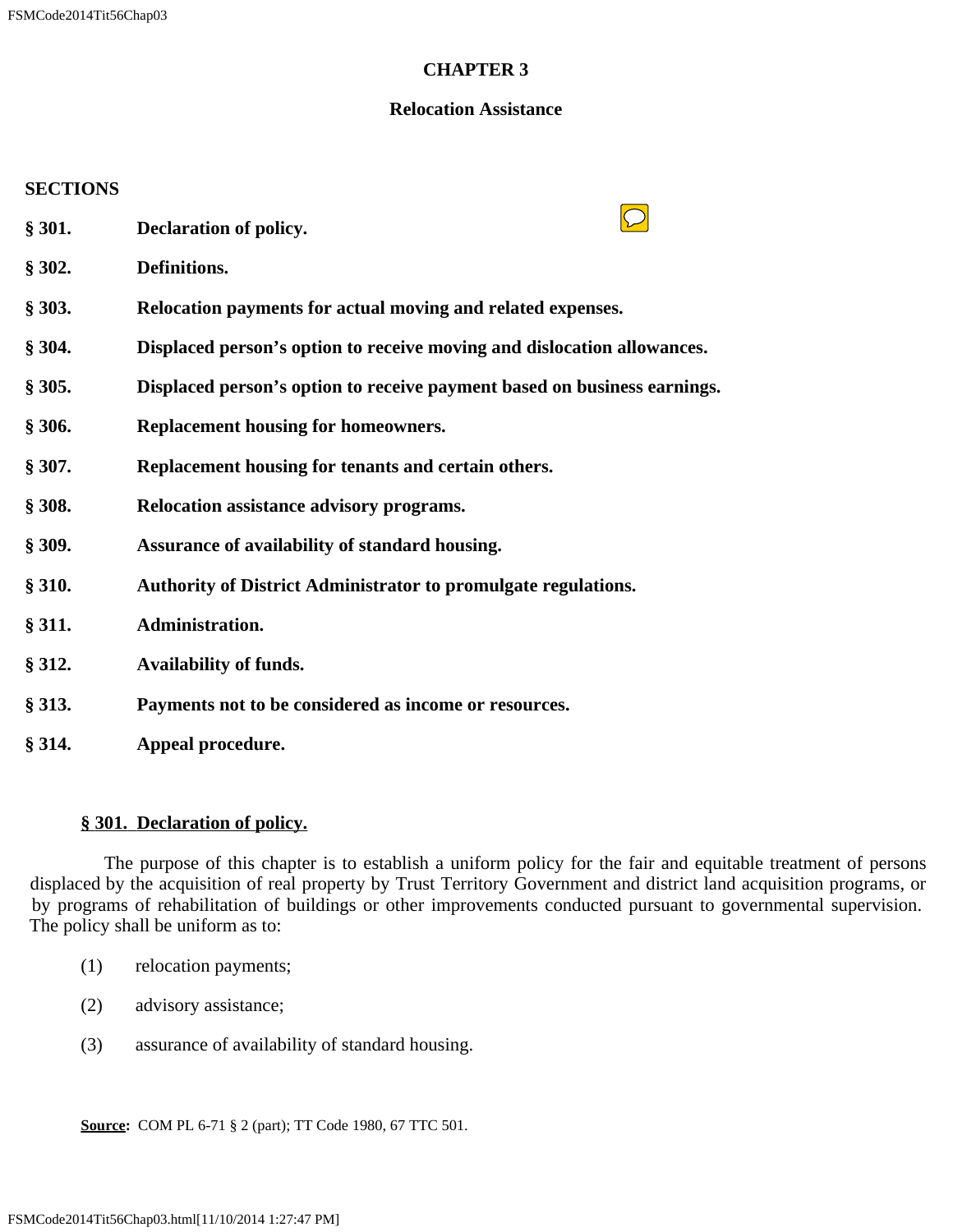**Editor's note:** COM PL 6-71 § 3 provided that this chapter would expire on June 30, 1976. However, the expiration date was postponed; see COM PL 6-102 and COM PL 7-35 § 15; the expiration provision was later repealed by COM PL 7-78.

# **§ 302. Definitions.**

As used in this chapter:

 (1) "Agency" means any department, agency, or instrumentality of the Trust Territory or of a political subdivision of the Trust Territory, or any department, agency, or instrumentality of two or more political subdivisions of the Trust Territory.

(2) "Business" means any lawful activity, excepting a farm operation, conducted primarily:

 (a) for the purchase, sale, lease, and rental of personal and real property, and for the manufacture, processing, or marketing of products, commodities, or any other personal property;

(b) for the sale of services to the public; or

(c) by a nonprofit organization.

 (3) "Displaced person" means any person who, on or after the effective date of this chapter, moves from real property or moves his personal property from real property, as a result of the acquisition of such real property in whole or in part, or as the result of the written order of the acquiring agency to vacate real property for a program or project undertaken by an agency, and, solely for the purpose of sections 303, 304, and 308 of this chapter, as a result of the acquisition of or as the result of the written order of the acquiring agency to vacate other real property, on which such person conducts a business or farm operation, for such program or project.

 (4) "Farm operation" means any activity conducted solely or primarily for the production of one or more agricultural products or commodities, including copra, for sale or home use, and customarily producing such products or commodities in sufficient quantity to be capable of contributing materially to the operator's support.

(5) "Person" means any individual, partnership, corporation, or association.

**Source:** COM PL 6-71 § 2 (part); TT Code 1980, 67 TTC 502.

**Editor's note:** Subsections rearranged in alphabetical order in the 1982 edition of this code.

# **§ 303. Relocation payments for actual moving and related expenses.**

 If an agency acquires real property for public use, it shall make fair and reasonable relocation payments to displaced persons and businesses as required by this chapter for:

 (1) actual reasonable expenses in moving himself, his family, business, farm operation, or other personal property;

 (2) actual direct losses of tangible personal property as a result of moving or discontinuing a business or farm operation, but not to exceed an amount equal to the reasonable expenses that would have been required to relocate such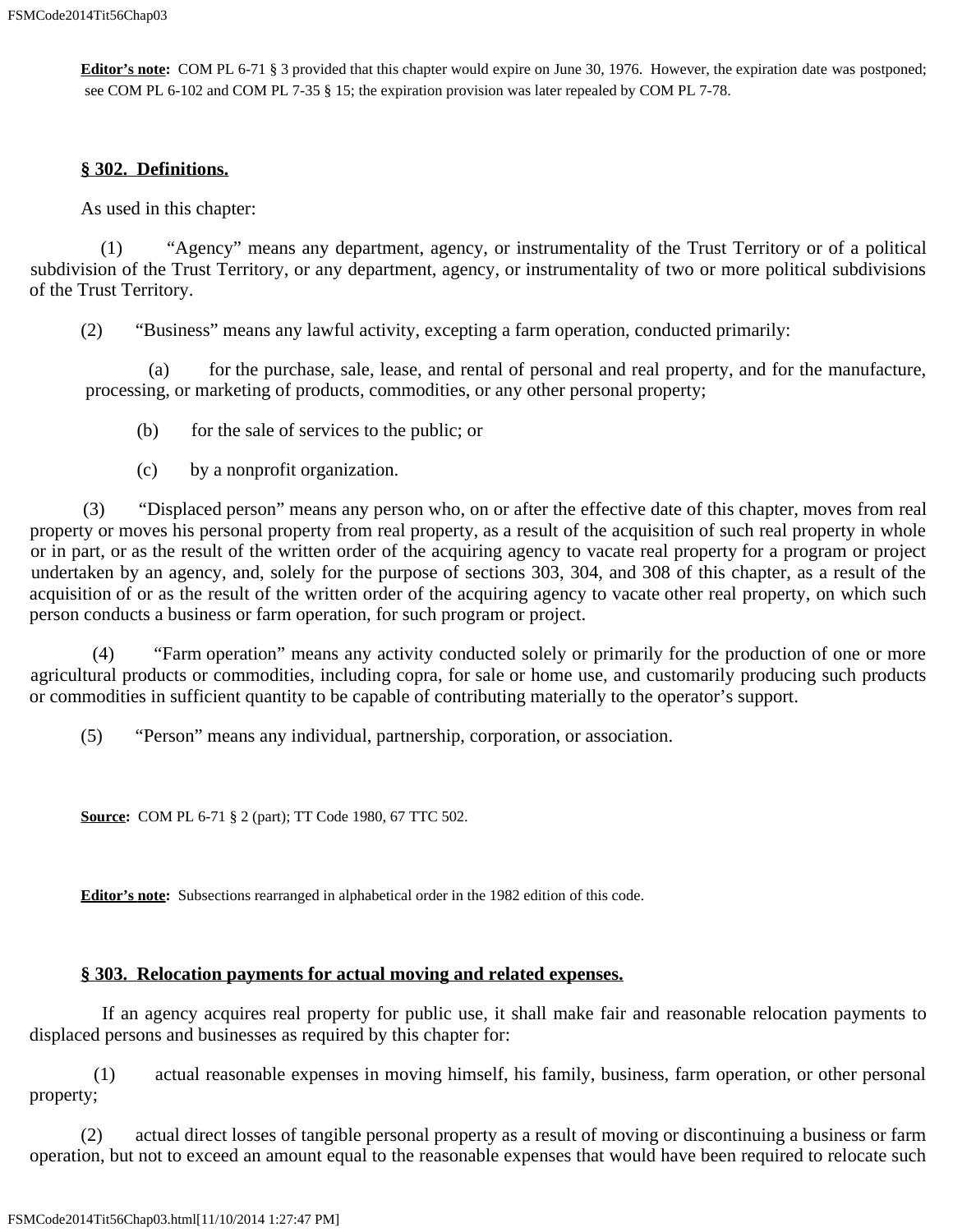property, as determined by the agency; and

(3) actual reasonable expenses in searching for a replacement business or farm.

**Source:** COM PL 6-71 § 2 (part); TT Code 1980, 67 TTC 503 (1).

### **§ 304. Displaced person's option to receive moving and dislocation allowances.**

 Any displaced person eligible for payments under section 303 of this chapter who is displaced from a dwelling and who elects to accept the payments authorized by this section in lieu of the payments authorized by section 303 of this chapter may receive a moving expense allowance, determined according to a schedule established by the agency, not to exceed \$300, and a dislocation allowance of \$200.

**Source:** COM PL 6-71 § 2 (part); TT Code 1980, 67 TTC 503(2).

#### **§ 305. Displaced person's option to receive payment based on business earnings.**

 (1) Any displaced person eligible for payment under section 303 of this chapter, who is displaced from his place of business or from his farm operation and who elects to accept the payment authorized by this section in lieu of the payment authorized by section 303 of this chapter, may receive a fixed payment in an amount equal to the average annual net earnings of the business or farm operation, except that such payment shall not be less than \$2,500 nor more than \$10,000.

 (2) In the case of a business no payment shall be made under this section unless the agency is satisfied that the business:

(a) cannot be relocated without a substantial loss of its existing patronage; and

 (b) is not a part of a commercial enterprise having a least one other establishment not being acquired by the agency, which is engaged in the same or similar business.

 (3) For purposes of this section, the term "average annual net earnings" means one-half of any net earnings of the business or farm operation before Federal, State, and local income taxes during the two taxable years immediately preceding the taxable year in which the business or farm operation moves from the real property acquired for such project, or during such other period as the agency determines to be more equitable for establishing such earnings, and includes any compensation paid by the business or farm operation to the owner, his spouse, or his dependents during such period.

**Source:** COM PL 6-71 § 2 (part); TT Code 1980, 67 TTC 503(3).

#### **§ 306. Replacement housing for homeowners.**

 (1) In addition to payments otherwise authorized by this chapter, the agency shall make an additional payment not in excess of \$15,000 to any displaced person who is displaced from a dwelling actually owned and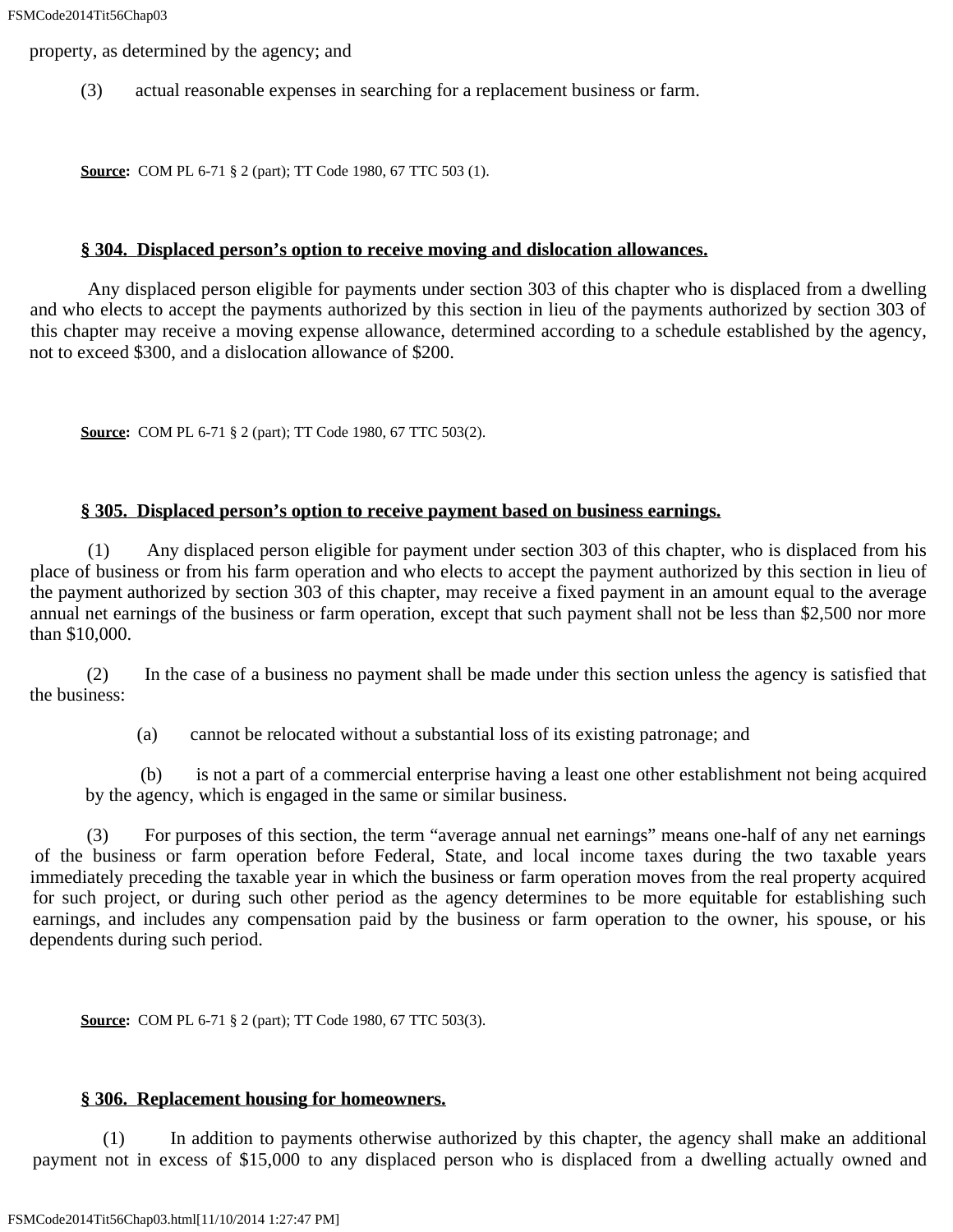occupied by the displaced person for not less than 180 days prior to the initiation of negotiations for the acquisition of the property.

(2) The additional payment shall include the following elements:

 (a) the amount, if any, which when added to the acquisition cost of the dwelling acquired, equals the reasonable cost of a comparable replacement dwelling which is a decent, safe, and sanitary dwelling according to contemporary community standards and adequate to accommodate such displaced person, reasonably accessible to public services and places of employment, and available on the private market. All determinations required to carry out this paragraph shall be determined by regulations issued pursuant to section 310 of this chapter;

 (b) the amount, if any, which will compensate the displaced person for any increased interest costs which the person is required to pay for financing the acquisition of a comparable replacement dwelling. The amount shall be paid only if the dwelling acquired was encumbered by a bona fide mortgage which was a valid lien on the dwelling for not less than 180 days prior to the initiation of negotiations for the acquisition of the dwelling. The amount shall be equal to the excess in the aggregate interest and other debt service costs of that amount of the principal of the mortgage on the replacement dwelling which is equal to the unpaid balance of the mortgage on the acquired dwelling over the remainder term of the mortgage on the acquired dwelling reduced to discounted present value. The discount rate shall be determined by regulations issued pursuant to section 310 of this chapter; and

 (c) reasonable expenses incurred by the displaced person for evidence of title, recording fees, and other closing costs incident to the purchase of the replacement dwelling, but not including prepaid expenses.

 (3) The additional payment authorized by this section shall be made only to a displaced person who purchases and occupies a replacement dwelling which is decent, safe, and sanitary according to contemporary community standards not later than the end of the one year period beginning on the date on which he receives final payment of all costs of the acquired dwelling, or on the date on which he moves from the acquired dwelling, whichever is the later date.

**Source:** COM PL 6-71 § 2 (part); TT Code 1980, 67 TTC 504.

# **§ 307. Replacement housing for tenants and certain others.**

 (1) In addition to amounts otherwise authorized by this chapter, an agency shall make a payment to or for any displaced person displaced from any dwelling not eligible to receive a payment under section 306 of this chapter, which dwelling was actually and lawfully occupied by the displaced person for not less than 90 days prior to the initiation of negotiations for acquisition of such dwelling.

(2) The payment shall be either:

 (a) the amount necessary to enable the displaced person to lease or rent, for a period not to exceed four years, a decent, safe, and sanitary dwelling according to contemporary community standards and adequate to accommodate the person in areas not generally less desirable in regard to public utilities and public and commercial facilities, and reasonably accessible to his place of employment, but not to exceed \$4,000; or

 (b) the amount necessary to enable the person to make a down payment (including incidental expenses described in section 306(2)(c) of this chapter) on the purchase of a decent, safe, and sanitary dwelling according to contemporary community standards and adequate to accommodate such person in areas not generally less desirable in regard to public utilities and public and commercial facilities, but not to exceed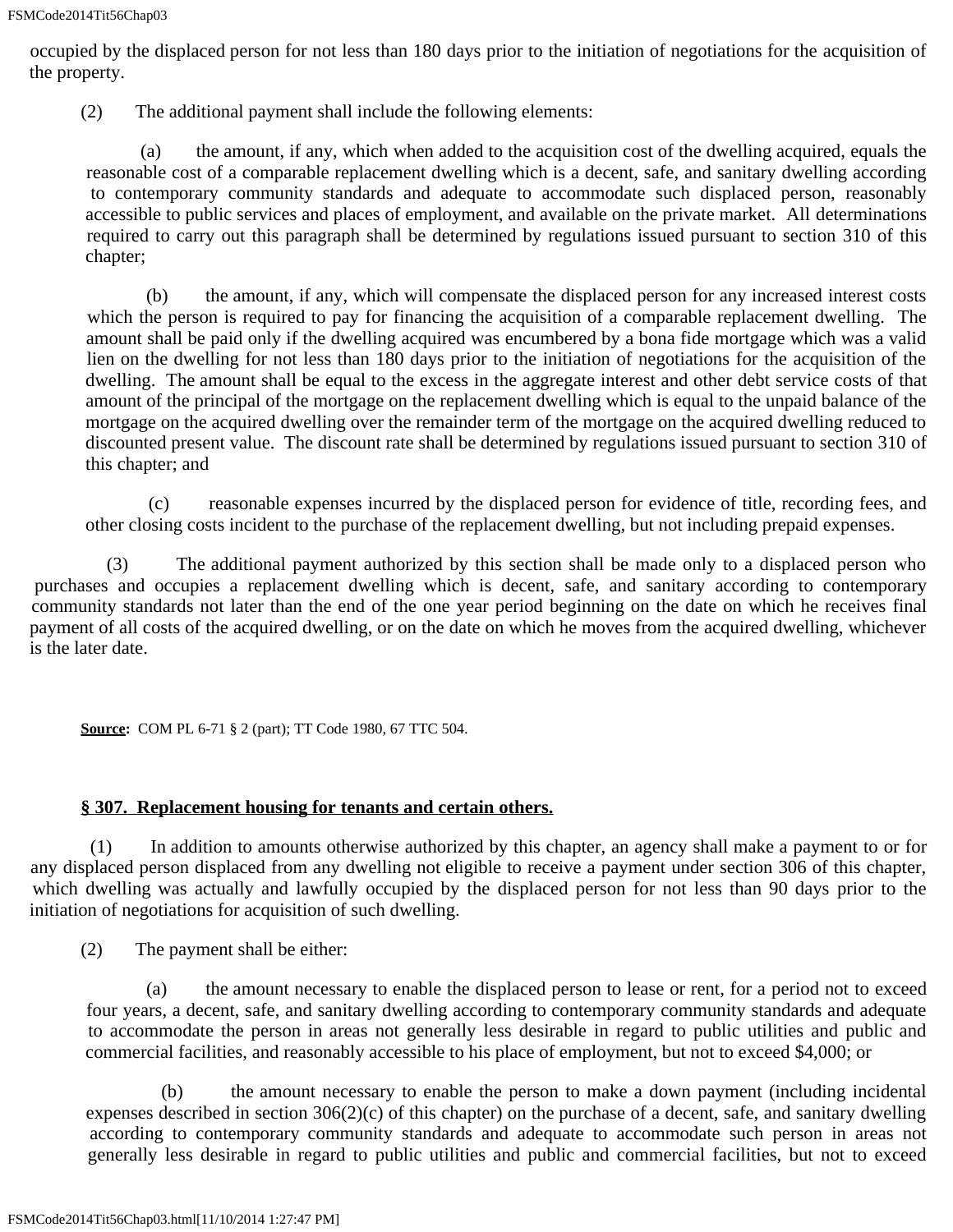\$4,000 except that if the amount exceeds \$2,000, the person must equally match any amount in excess of \$2,000 in making the down payment.

**Source:** COM PL 6-71 § 2 (part); TT Code 1980, 67 TTC 505.

### **§ 308. Relocation assistance advisory programs.**

 (1) Whenever the acquisition of real property for a program or project undertaken by an agency will result in the displacement of any person on or after the effective date of this chapter, the agency shall provide a relocation assistance advisory program for displaced persons which shall offer the services prescribed in subsection (2) of this section. If the agency determines that any person occupying property immediately adjacent to the real property acquired is caused substantial economic injury because of the acquisition, it may offer the person relocation advisory services under the program.

 (2) Each relocation assistance program required by subsection (1) of this section shall include such measures, facilities, or services as may be necessary or appropriate in order to:

 (a) determine the needs of displaced persons, business concerns, and nonprofit organizations for relocation assistance;

(b) assist owners of displaced businesses and farm operations in obtaining and becoming established in suitable business locations or replacement farms;

 (c) supply information concerning programs of the Federal, State, and local governments offering assistance to displaced persons and business concerns;

(d) assist in minimizing hardships to displaced persons in adjusting to relocation; and

 (e) secure, to the greatest extent practicable, the coordination of relocation activities with other project activities and other planned or proposed governmental actions in the community or nearby areas which may affect the carrying out of the relocation program.

**Source:** COM PL 6-71 § 2 (part); TT Code 1980, 67 TTC 506.

## **§ 309. Assurance of availability of standard housing.**

 Whenever the acquisition of real property for a program or project undertaken by an agency will result in the displacement of any person on or after the effective date of this chapter, the agency shall assure that, within a reasonable period of time prior to displacement, there will be available in areas not generally less suitable in regard to public utilities and public and commercial facilities and at rents or prices within the financial means of the families and individuals displaced, dwellings which are decent, safe, and sanitary according to contemporary community standards and which are equal in number to the number of and available to displaced persons who require dwellings and which are reasonably accessible to the places of employment of said persons, except that regulations issued pursuant to section 310 of this chapter may prescribe situations when these assurances may be waived.

**Source:** COM PL 6-71 § 2 (part); TT Code 1980, 67 TTC 507.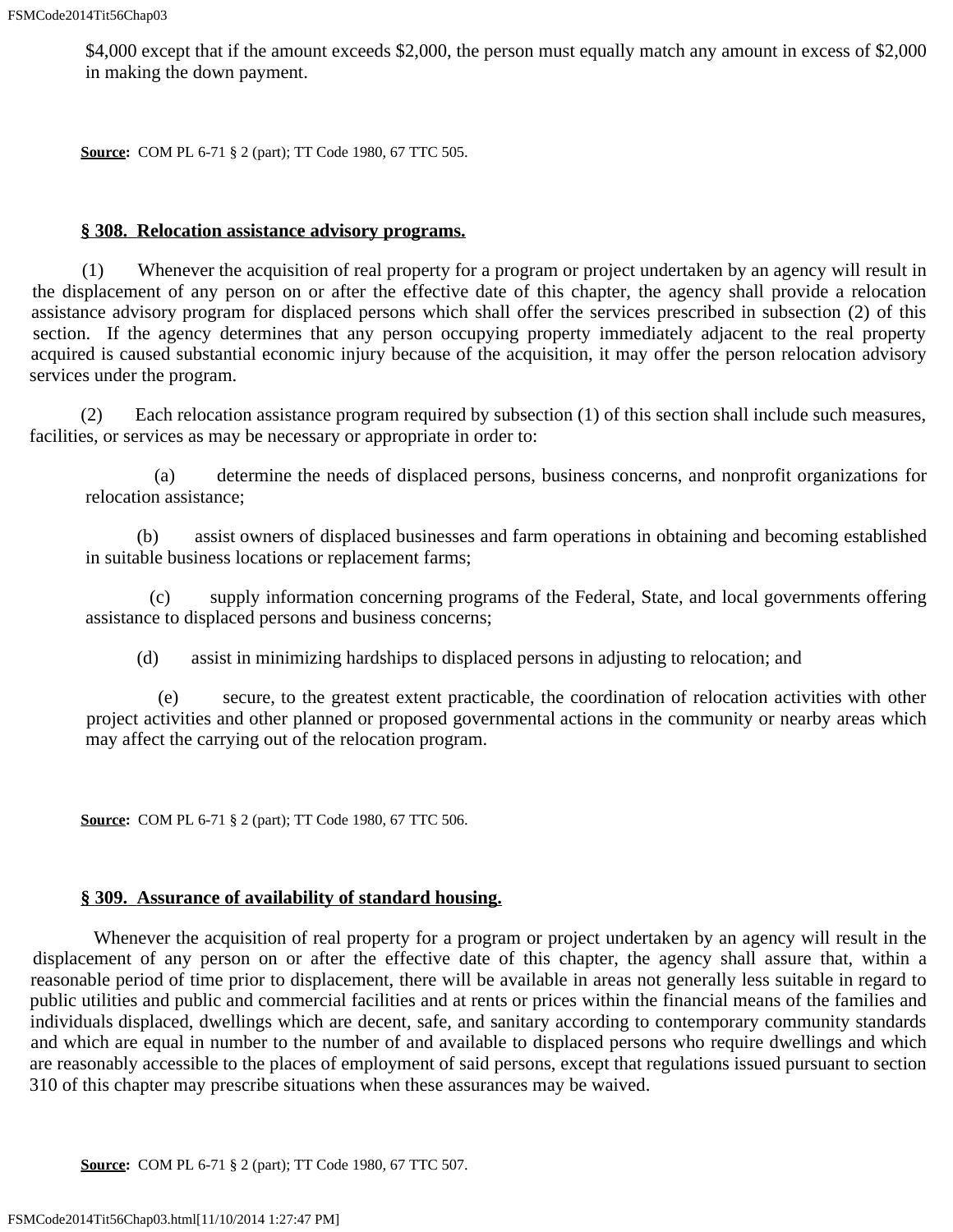# **§ 310. Authority of District Administrator to promulgate regulations.**

 (1) The District Administrator in each district of the Trust Territory shall adopt rules and regulations necessary to assure that:

 (a) the payments and assistance authorized by this chapter shall be administered in a manner which is fair and reasonable, and as uniform as practicable;

 (b) a displaced person who makes proper application for a payment authorized by this chapter shall be paid promptly after a move or, in hardship cases, be paid in advance; and

 (c) any person aggrieved by a determination as to eligibility for a payment authorized by this chapter, or the amount of payment, may have his application reviewed by the High Commissioner.

 (2) The District Administrator may prescribe other regulations and procedures, consistent with the provisions of this chapter.

**Source:** COM PL 6-71 § 2 (part); TT Code 1980, 67 TTC 508.

# **§ 311. Administration.**

 In order to prevent unnecessary expense and duplication of functions, and to promote uniform and effective administration of relocation assistance programs for displaced persons, the agency with the approval of the High Commissioner may enter into contracts with any individual, firm, association, or cooperation for services in connection with those programs, or may carry out its functions under this chapter through any Federal agency or any department or instrumentality of the Trust Territory or its political subdivisions having an established organization for conducting relocation assistance programs.

**Source:** COM PL 6-71 § 2 (part); TT Code 1980, 67 TTC 509.

## **§ 312. Availability of funds.**

 Funds appropriated or otherwise available to any agency for the acquisition of real property or any interest therein for a particular program or project shall be available also for obligation and expenditure to carry out the provisions of this chapter as applied to that purpose or project.

**Source:** COM PL 6-71 § 2 (part); TT Code 1980, 67 TTC 510.

# **§ 313. Payments not to be considered as income or resources.**

No payment received by a displaced person under this chapter shall be considered as income or resources for the